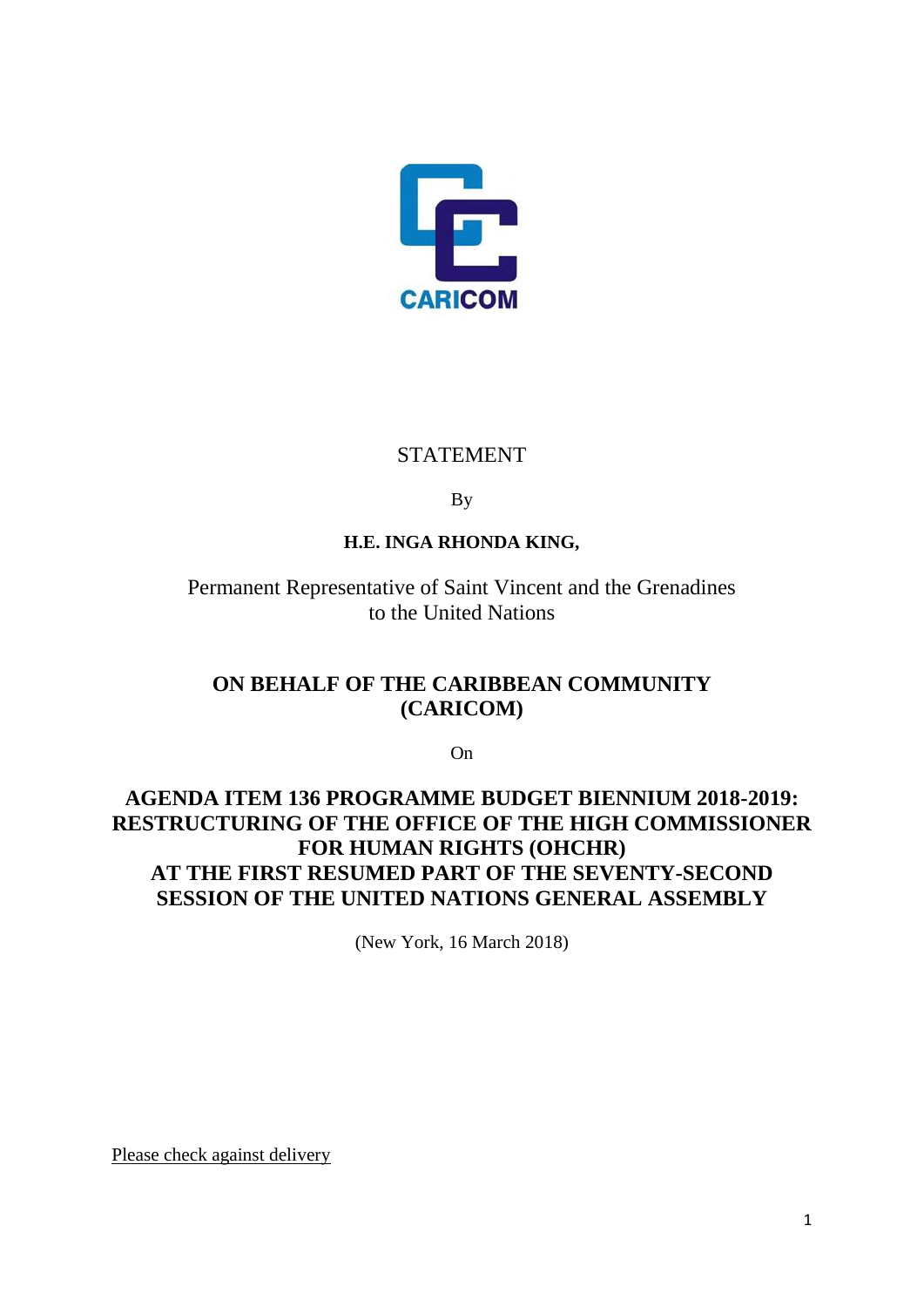## **Mr. Chairman**,

I have the honour to speak on behalf of the fourteen (14) Member States of the Caribbean Community (CARICOM) on agenda item 136: Programme budget for the biennium 2018- 2019, on the Restructuring of the Office of the High Commissioner for Human Rights (OHCHR) during the first resumed part of the seventy-second session of the United Nations General Assembly.

## **Mr. Chairman**,

CARICOM wishes to congratulate you and the other members of the Bureau on the exemplary work done in the past main session. You as well as the Bureau can continue to count on the support of the CARICOM as we engage constructively on the important agenda items before us.

CARICOM also wishes to recognize the presence of the Ms. Bettina Tucci Bartsiotas, Assistant Secretary-General, Controller, Office of Programme Planning, Budget and Accounts, Department of Management, and Mr. Carlos Ruiz Massieu, Chair of the Advisory Committee on Administrative and Budgetary Questions (ACABQ) for the presentation of the relevant reports on this agenda item.

### **Mr. Chairman,**

CARICOM recognizes the importance of the protection and promotion of human rights as one of the key purposes and guiding principles of the United Nations, and within this context the significant role of the Office of the High Commissioner for Human Rights. The Group underscores that the Organization's approach to human rights must be balanced and based on intergovernmentally agreed principles including universality, indivisibility, transparency, and non-discrimination.

In this context, CARICOM is supportive of the Organization's initiatives to strengthen the ability of the OHCHR to conduct its work on the basis of General Assembly resolution 48/41 including the improvement of the efficiency and effectiveness of the United Nations machinery in the field of Human Rights.

Of particular importance to CARICOM is the proposal to place additional capacity through the establishment of a Regional Office in Bridgetown, Barbados to benefit seventeen Member States from North America and the Caribbean. CARICOM therefore strongly supports the